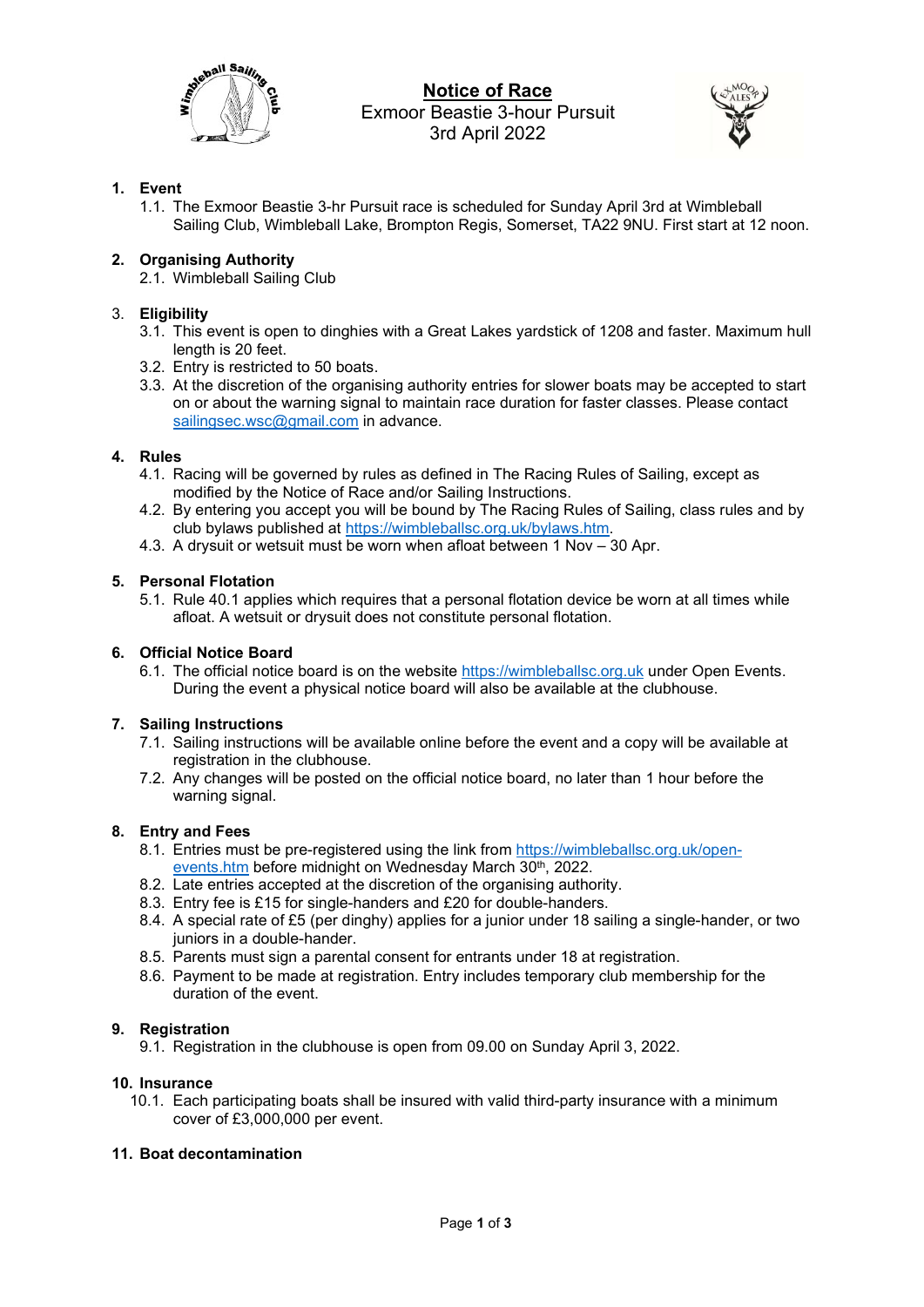11.1. Please clean your boat and trolley and allow to dry for at least 2 days prior to arrival to avoid transferring invasive species to Wimbleball SC. A jet wash may be available to allow you to clean your boat prior to leaving.

## 12. Schedule

- 12.1. Registration from 09.00 Sunday 3 April.
- 12.2. Briefing will be held at 11.00.
- 12.3. A single 3-hours (max) pursuit race is scheduled.
- 12.4. To alert boats that a race or sequence of races will begin soon, an orange flag will be displayed with one sound at least five minutes before a warning signal is made.
- 12.5. The 5-minute warning signal for start 0 will not be before 11.55.
- 12.6. A table of start times calculated using the Great Lakes handicap system will be published in the sailing instruction.

#### 13. Courses

13.1. The Race Officer will determine suitable marks depending on the conditions with the intention of sailing to all parts of the lake.

#### 14. Scoring

- 14.1. At the end of 3-hours, timed from the initial start, the positions on the water will determine the finishing positions.
- 14.2. This event is the final event of 2021/22 Sailing Southwest Winter Series.
- 14.3. Results will be published using Sailwave on the website at the following link https://www.wimbleballsc.org.uk/SailWaveResults/ResultsIndex.php and in the clubhouse.

#### 15. Prizes

- 15.1. A prize giving will be held at the clubhouse as soon as possible after the completion of the last race.
- 15.2. Prizes will be awarded to the top 3 boats and top junior (at a minimum), but further prizes may be awarded at the discretion of the organising authority depending on the number of entries.
- 15.3. Prizes for the Sailing Southwest Winter Series may also be awarded.

## 16. Camping

16.1. No camping is allowed in the club car park.

## 17. Social and Galley

17.1. There is a galley which will be serving snacks, hot drinks, cans, chocolate etc. Loose change would be useful! More details to follow.

#### 18. COVID-19

18.1. By taking part in this event, each competitor agrees and acknowledges that they are responsible for complying with any regulations in force in respect of COVID-19 and for complying with the Organising Authority's COVID-19 guidelines.

#### 19. Data Protection

- 19.1. The personal information you provide to the organising authority will be used to facilitate your participation in the racing. If you have agreed to be bound by the Racing Rules of Sailing and the other rules that govern the racing (the rules), the legal basis for processing that personal information is contract. If you are not bound by the rules, the legal basis for processing that personal information is legitimate interest. Your personal information will be stored and used in accordance with the organising authority's privacy policy. When required by the rules, personal information may be shared with the RYA, your national authority and/or World Sailing. The results of the racing and the outcome of any hearing or appeal may be published.
- 19.2. By participating in the event, a competitor automatically grants to the Organising Authority and the sponsors the right in perpetuity to make, use and show at their discretion any motion pictures, still pictures and live, taped, or filmed television and other reproductions of him/her during racing, and of all of his/her material related to the championship, without compensation.